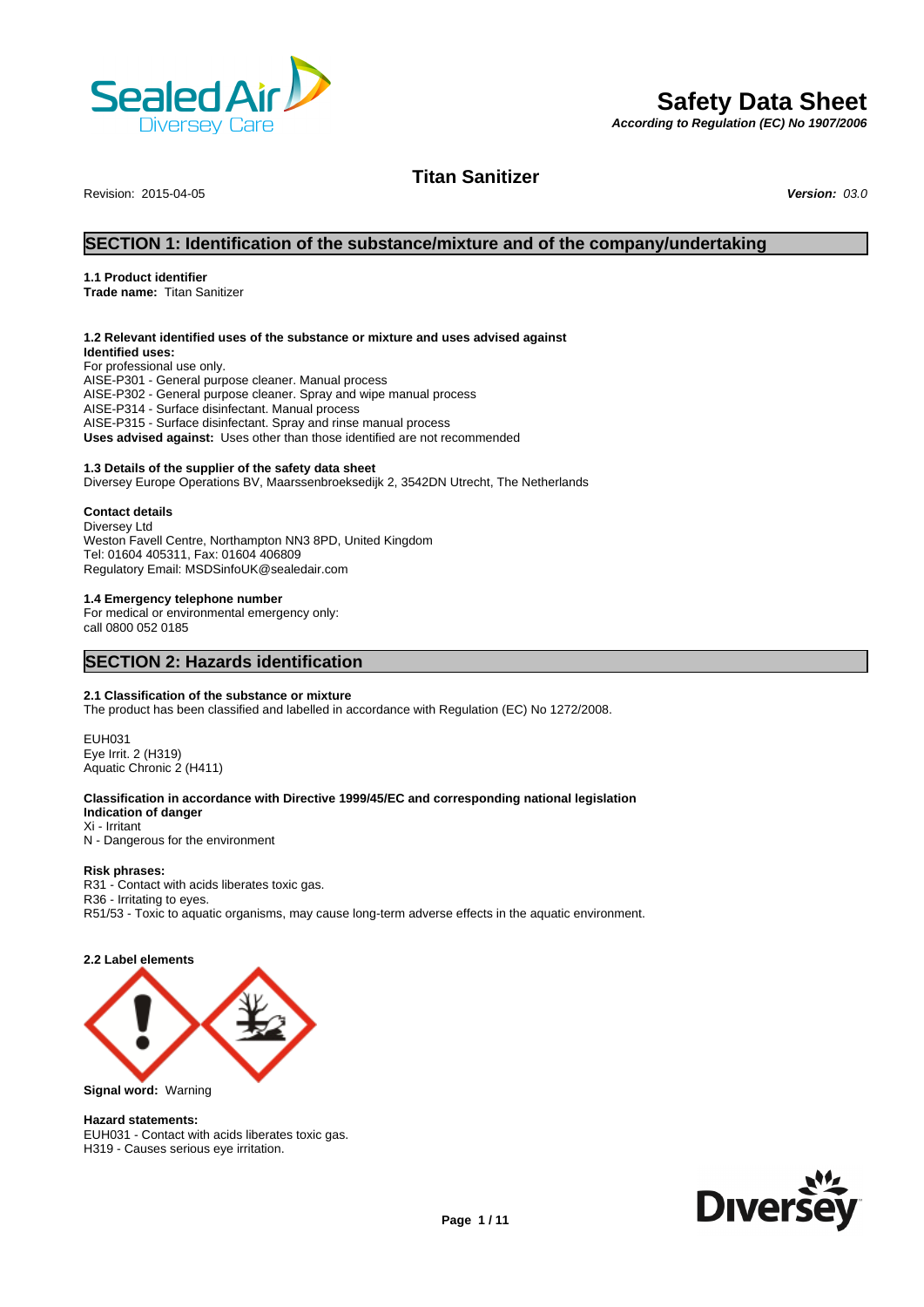H411 - Toxic to aquatic life with long lasting effects.

# **2.3 Other hazards**

No other hazards known. The product does not meet the criteria for PBT or vPvB in accordance with Regulation (EC) No 1907/2006, Annex XIII.

# **SECTION 3: Composition/information on ingredients**

# **3.2 Mixtures**

| Ingredient(s)                             | <b>EC</b> number | <b>CAS number</b> | <b>REACH number</b> | <b>Classification</b>                                                                                                             | <b>Classification</b><br>(1999/45/EC)  | <b>Notes</b> | Weight<br>percent |
|-------------------------------------------|------------------|-------------------|---------------------|-----------------------------------------------------------------------------------------------------------------------------------|----------------------------------------|--------------|-------------------|
| sodium dichloroisocyanurate,<br>dihydrate | 220-767-7        | 51580-86-0        | 01-2119489371-33    | EUH031<br>Acute Tox. 4 (H302)<br>STOT SE 3 (H335)<br>Eye Irrit. 2 (H319)<br>Aquatic Acute 1 (H400)<br>Aquatic Chronic 1<br>(H410) | Xn:R22<br>R31<br>Xi:R36/37<br>N;R50/53 |              | $3 - 10$          |
| sodium<br>alkylbenzenesulphonate          | 290-656-6        | 90194-45-9        | No data available   | Acute Tox. 4 (H302)<br>Skin Irrit. 2 (H315)<br>Eye Dam. 1 (H318)                                                                  | Xn;R22<br>Xi:R38-41                    |              | $3 - 10$          |
| disodium disilicate                       | 215-687-4        | 1344-09-8         | 01-2119448725-31    | STOT SE 3 (H335)<br>Skin Irrit. 2 (H315)<br>Eye Dam. 1 (H318)                                                                     | Xi:R37/38-41                           |              | $3 - 10$          |

\* Polymer.

For the full text of the R, H and EUH phrases mentioned in this Section, see Section 16.

Workplace exposure limit(s), if available, are listed in subsection 8.1.

[1] Exempted: ionic mixture. See Regulation (EC) No 1907/2006, Annex V, paragraph 3 and 4. This salt is potentially present, based on calculation, and included for classification and labelling purposes only. Each starting material of the ionic mixture is registered, as required.

[2] Exempted: included in Annex IV of Regulation (EC) No 1907/2006.

[3] Exempted: Annex V of Regulation (EC) No 1907/2006.

[4] Exempted: polymer. See Article 2(9) of Regulation (EC) No 1907/2006.

# **SECTION 4: First aid measures**

| 4.1 Description of first aid measures                           |                                                                                                                                                                                                             |
|-----------------------------------------------------------------|-------------------------------------------------------------------------------------------------------------------------------------------------------------------------------------------------------------|
| <b>Inhalation</b>                                               | Get medical attention or advice if you feel unwell.                                                                                                                                                         |
| Skin contact:                                                   | Wash skin with plenty of lukewarm, gently flowing water. If skin irritation occurs: Get medical advice<br>or attention.                                                                                     |
| Eye contact:                                                    | Immediately rinse eyes cautiously with lukewarm water for several minutes. Remove contact lenses,<br>if present and easy to do. Continue rinsing. If irritation occurs and persists, get medical attention. |
| Ingestion:                                                      | Rinse mouth. Immediately drink 1 glass of water. Keep at rest. Immediately call a POISON<br>CENTRE, doctor or physician.                                                                                    |
| Self-protection of first aider:                                 | Consider personal protective equipment as indicated in subsection 8.2.                                                                                                                                      |
| 4.2 Most important symptoms and effects, both acute and delayed |                                                                                                                                                                                                             |
| Inhalation:                                                     | May cause bronchospasm in chlorine sensitive individuals.                                                                                                                                                   |
| <b>Skin contact:</b>                                            | No known effects or symptoms in normal use.                                                                                                                                                                 |
| Eye contact:                                                    | Causes severe irritation.                                                                                                                                                                                   |
| Ingestion:                                                      | No known effects or symptoms in normal use.                                                                                                                                                                 |

# **4.3 Indication of any immediate medical attention and special treatment needed**

No information available on clinical testing and medical monitoring. Specific toxicological information on substances, if available, can be found in section 11.

# **SECTION 5: Firefighting measures**

# **5.1 Extinguishing media**

Carbon dioxide. Dry powder. Water spray jet. Fight larger fires with water spray jet or alcohol-resistant foam.

# **5.2 Special hazards arising from the substance or mixture**

No special hazards known.

# **5.3 Advice for firefighters**

As in any fire, wear self contained breathing apparatus and suitable protective clothing including gloves and eye/face protection.

# **SECTION 6: Accidental release measures**

# **6.1 Personal precautions, protective equipment and emergency procedures**

No special measures required.

#### **6.2 Environmental precautions**

Do not allow to enter drainage system, surface or ground water. Do not allow to enter the ground/soil. Inform responsible authorities in case undiluted product reaches drainage system, surface or ground water or the ground/soil.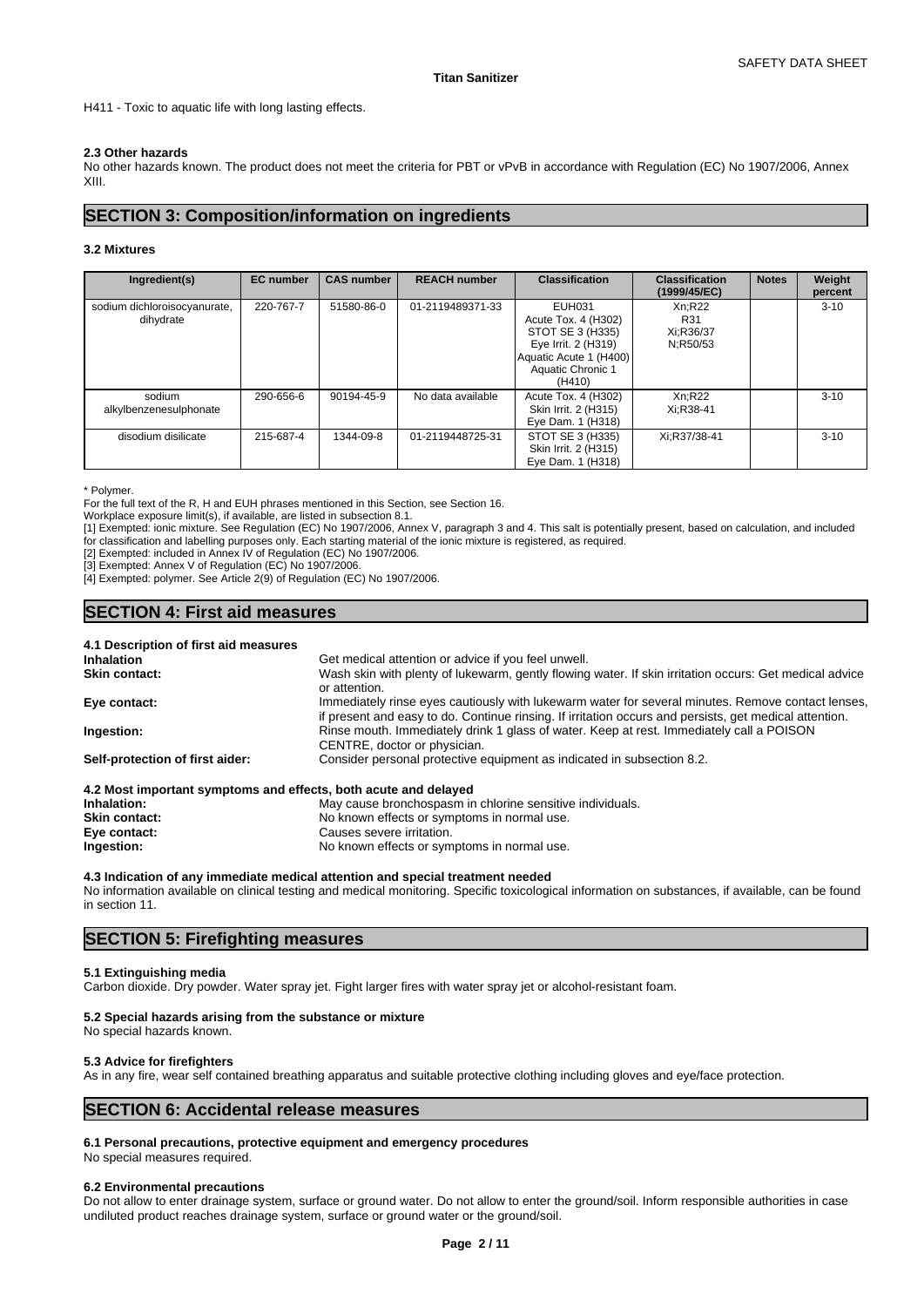**6.3 Methods and material for containment and cleaning up**

Collect mechanically.

#### **6.4 Reference to other sections**

For personal protective equipment see subsection 8.2. For disposal considerations see section 13.

# **SECTION 7: Handling and storage**

#### **7.1 Precautions for safe handling**

**Measures to prevent fire and explosions:**

No special precautions required.

#### **Measures required to protect the environment:**

For environmental exposure controls see subsection 8.2.

#### **Advices on general occupational hygiene:**

Handle in accordance with good industrial hygiene and safety practice. Keep away from food, drink and animal feeding stuffs. Do not mix with other products unless adviced by Sealed Air. Wash hands before breaks and at the end of workday. Wash face, hands and any exposed skin thoroughly after handling. Take off immediately all contaminated clothing. Use personal protective equipment as required. Use only with adequate ventilation.

#### **7.2 Conditions for safe storage, including any incompatibilities**

Store in accordance with local and national regulations. Keep only in original container. Store in a closed container. For conditions to avoid see subsection 10.4. For incompatible materials see subsection 10.5.

#### **7.3 Specific end use(s)**

No specific advice for end use available.

# **SECTION 8: Exposure controls/personal protection**

# **8.1 Control parameters**

**Workplace exposure limits**

Air limit values, if available:

Biological limit values, if available:

Recommended monitoring procedures, if available:

Additional exposure limits under the conditions of use, if available:

#### **DNEL/DMEL and PNEC values Human exposure**

# DNEL oral exposure - Consumer (mg/kg bw)

| Ingredient(s)                          | <b>Short term - Local</b><br>effects | <b>Short term - Systemic</b><br>effects | Long term - Local<br>effects | Long term - Systemic  <br>effects |
|----------------------------------------|--------------------------------------|-----------------------------------------|------------------------------|-----------------------------------|
| sodium dichloroisocyanurate, dihydrate |                                      |                                         |                              | l.15                              |
| sodium alkylbenzenesulphonate          | No data available                    | No data available                       | No data available            | No data available                 |
| disodium disilicate                    |                                      |                                         |                              | 0.8                               |

#### DNEL dermal exposure - Worker

| Ingredient(s)                          | <b>Short term - Local</b> | <b>Short term - Systemic</b> | Long term - Local | Long term - Systemic |
|----------------------------------------|---------------------------|------------------------------|-------------------|----------------------|
|                                        | effects                   | effects (ma/ka bw)           | effects           | effects (mg/kg bw)   |
| sodium dichloroisocvanurate, dihydrate | No data available         |                              | No data available | ں.ء                  |
| sodium alkylbenzenesulphonate          | No data available         | No data available            | No data available | No data available    |
| disodium disilicate                    | No data available         |                              | No data available | . 59                 |

#### DNEL dermal exposure - Consumer

| Ingredient(s)                          | Short term - Local<br>effects | <b>Short term - Systemic</b><br>effects (mg/kg bw) | Long term - Local<br>effects | Long term - Systemic  <br>effects (mg/kg bw) |
|----------------------------------------|-------------------------------|----------------------------------------------------|------------------------------|----------------------------------------------|
| sodium dichloroisocvanurate, dihydrate | No data available             |                                                    | No data available            | .15                                          |
| sodium alkylbenzenesulphonate          | No data available             | No data available                                  | No data available            | No data available                            |
| disodium disilicate                    | No data available             |                                                    | No data available            | 0.8                                          |

#### DNEL inhalatory exposure - Worker (mg/m<sup>3</sup> )

| Ingredient(s)                          | <b>Short term - Local</b><br>effects | <b>Short term - Systemic</b><br>effects | Long term - Local<br>effects | Long term - Systemic  <br>effects |
|----------------------------------------|--------------------------------------|-----------------------------------------|------------------------------|-----------------------------------|
| sodium dichloroisocyanurate, dihydrate |                                      |                                         |                              | 8.1                               |
| sodium alkylbenzenesulphonate          | No data available                    | No data available                       | No data available            | No data available                 |
| disodium disilicate                    |                                      |                                         |                              | 5.61                              |

| DNEL inhalatory exposure - Consumer (mq/m <sup>3</sup> ) |                           |                               |                   |                      |
|----------------------------------------------------------|---------------------------|-------------------------------|-------------------|----------------------|
| Ingredient(s)                                            | <b>Short term - Local</b> | <b>Short term - Systemicl</b> | Long term - Local | Long term - Systemic |
|                                                          | effects                   | effects                       | effects           | effects              |
|                                                          |                           |                               |                   |                      |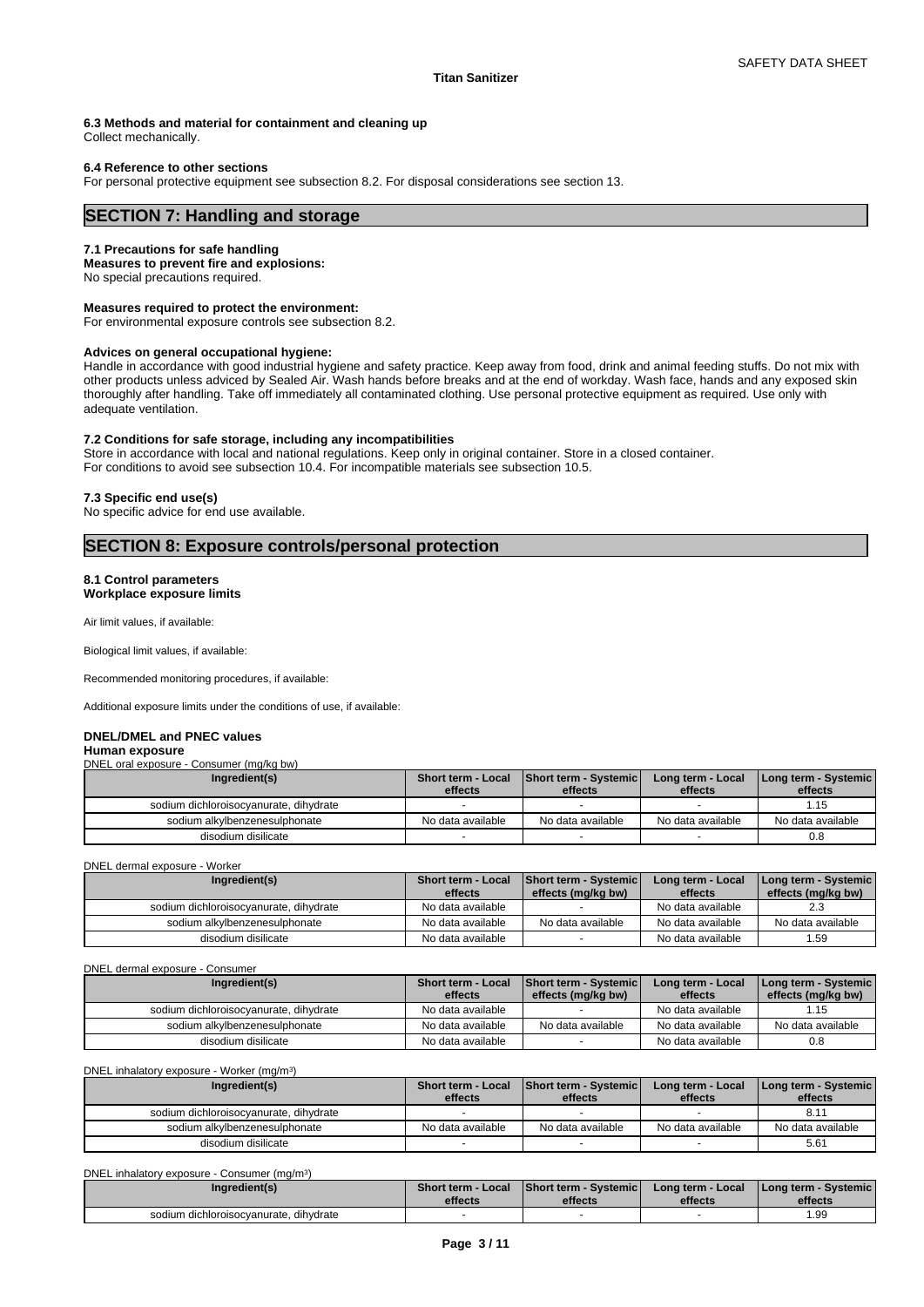| vibenzenesulphonate<br>$c^{\alpha}$<br>$\cdots$ | ^י<br>ı available<br>data<br> | No data available | . .<br>No data available | No data available |
|-------------------------------------------------|-------------------------------|-------------------|--------------------------|-------------------|
| disilicate<br>disoc<br>ш                        |                               |                   |                          | 1.38<br>$-$       |

# **Environmental exposure** Environmental exposure - PNEC

| LINIUIIIIEIKAI CADUSUIC - FINLU<br>Ingredient(s) | (mg/l)            | Surface water, fresh Surface water, marine<br>(mg/l) | Intermittent (mg/l) | Sewage treatment<br>plant (mg/l) |
|--------------------------------------------------|-------------------|------------------------------------------------------|---------------------|----------------------------------|
| sodium dichloroisocyanurate, dihydrate           | 0.00017           | .52                                                  | 0.0017              | 0.59                             |
| sodium alkylbenzenesulphonate                    | No data available | No data available                                    | No data available   | No data available                |
| disodium disilicate                              | 7.5               |                                                      | 7.5                 | 348                              |

| Environmental exposure - PNEC, continued |                                     |                             |                   |                   |
|------------------------------------------|-------------------------------------|-----------------------------|-------------------|-------------------|
| Ingredient(s)                            | l Sediment. freshwater l<br>(mg/kg) | Sediment, marine<br>(mg/kg) | Soil (mg/kg)      | Air ( $mg/m3$ )   |
| sodium dichloroisocyanurate, dihydrate   | 7.56                                |                             | 0.756             |                   |
| sodium alkylbenzenesulphonate            | No data available                   | No data available           | No data available | No data available |
| disodium disilicate                      |                                     |                             |                   |                   |

#### **8.2 Exposure controls**

*The following information applies for the uses indicated in subsection 1.2. If available, please refer to the product information sheet for application and handling instructions. Normal use conditions are assumed for this section.*

*Recommended safety measures for handling the undiluted product: Covering activities such as filling and transfer of product to application equipment, flasks or buckets*

| Appropriate engineering controls:<br>Appropriate organisational controls:                                                                | No special requirements under normal use conditions.<br>Avoid direct contact and/or splashes where possible. Train personnel.                                                                                                                                          |
|------------------------------------------------------------------------------------------------------------------------------------------|------------------------------------------------------------------------------------------------------------------------------------------------------------------------------------------------------------------------------------------------------------------------|
| Personal protective equipment<br>Eye / face protection:<br>Hand protection:<br><b>Body protection:</b><br><b>Respiratory protection:</b> | No special requirements under normal use conditions.<br>Rinse and dry hands after use. For prolonged contact protection for the skin may be necessary.<br>No special requirements under normal use conditions.<br>No special requirements under normal use conditions. |
| <b>Environmental exposure controls:</b>                                                                                                  | Should not reach sewage water or drainage ditch undiluted.                                                                                                                                                                                                             |
| Recommended safety measures for handling the diluted product:                                                                            |                                                                                                                                                                                                                                                                        |

**Recommended maximum concentration (%):** 5

| Appropriate engineering controls:<br>Appropriate organisational controls: | Use only in well ventilated areas.<br>No special requirements under normal use conditions.                                                        |
|---------------------------------------------------------------------------|---------------------------------------------------------------------------------------------------------------------------------------------------|
| Personal protective equipment                                             |                                                                                                                                                   |
| Eye / face protection:                                                    | Safety glasses are not normally required. However, their use is recommended in those cases<br>where splashes may occur when handling the product. |
| Hand protection:                                                          | Rinse and dry hands after use. For prolonged contact protection for the skin may be necessary.                                                    |
| <b>Body protection:</b>                                                   | No special requirements under normal use conditions.                                                                                              |
| <b>Respiratory protection:</b>                                            | No special requirements under normal use conditions.                                                                                              |
| <b>Environmental exposure controls:</b>                                   | No special requirements under normal use conditions.                                                                                              |

# **SECTION 9: Physical and chemical properties**

## **9.1 Information on basic physical and chemical properties**

*Information in this section refers to the product, unless it is specifically stated that substance data is listed*

#### **Method / remark**

**Physical State:** Solid **Colour:** Blue **Odour:** Product specific **Odour threshold:** Not applicable **pH: Dilution pH:**  $\approx$  11 (10%) **Melting point/freezing point (°C):** Not determined **Initial boiling point and boiling range (°C):** Not determined

#### Substance data, boiling point

| Ingredient(s)                          | Value                                | <b>Method</b> | Atmospheric pressure |  |
|----------------------------------------|--------------------------------------|---------------|----------------------|--|
|                                        | (°C)                                 |               | (hPa)                |  |
| sodium dichloroisocyanurate, dihydrate | Product decomposes<br>before boiling | Read across   |                      |  |
| sodium alkylbenzenesulphonate          | No data available                    |               |                      |  |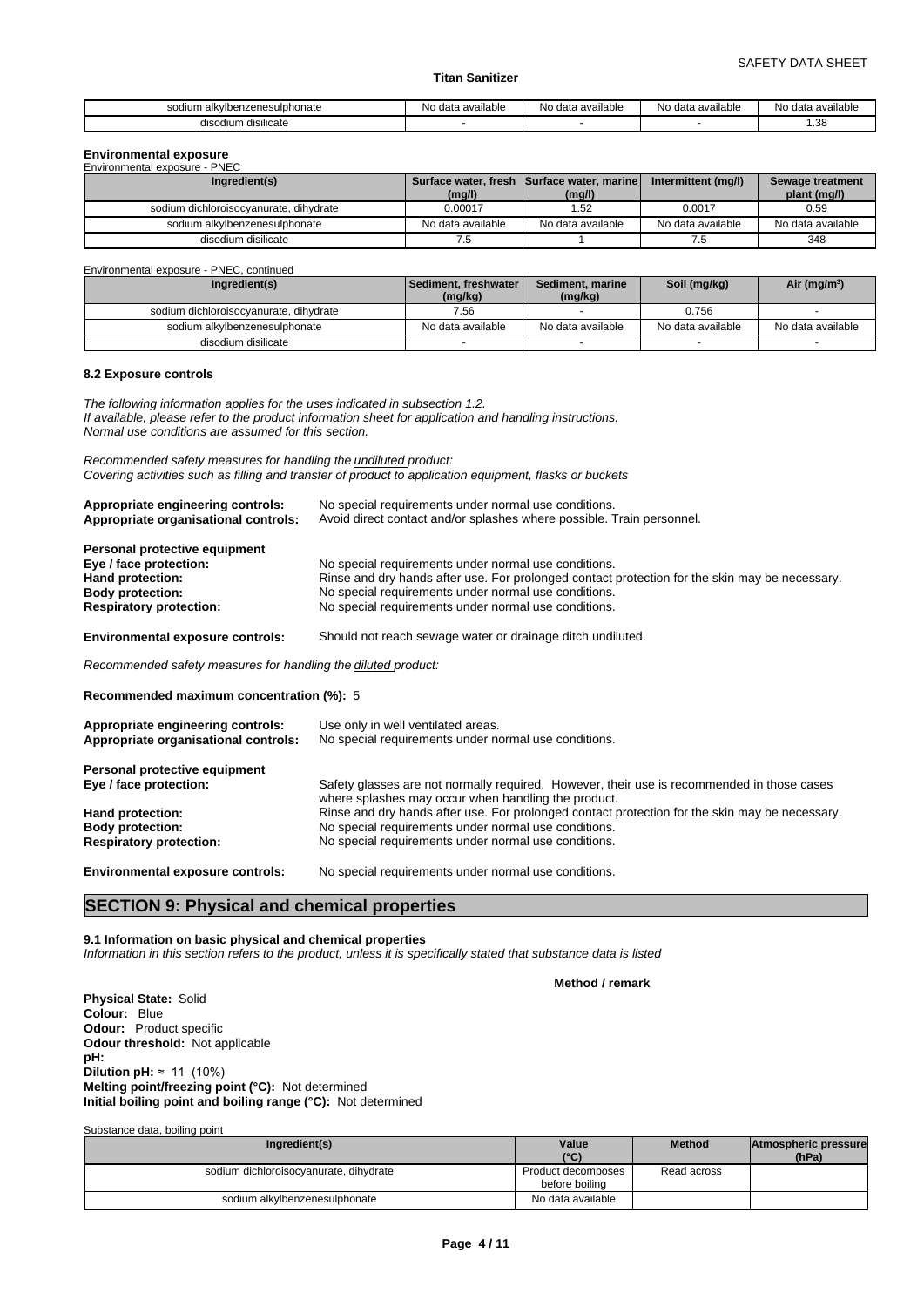#### disodium disilicate  $\vert$  > 100 Method not given

**Method / remark**

**Flash point (°C):** Not applicable. **Sustained combustion:** Not determined **Evaporation rate:** Not determined **Flammability (solid, gas):** Not determined **Upper/lower flammability limit (%):** Not determined

Substance data, flammability or explosive limits, if available:

#### **Method / remark**

**Vapour pressure:** Not determined

Substance data, vapour pressure

| Ingredient(s)                          | Value<br>(Pa)     | <b>Method</b> | Temperature<br>$(^\circ \text{C})$ |
|----------------------------------------|-------------------|---------------|------------------------------------|
| sodium dichloroisocyanurate, dihydrate | 0.006             | Read across   | 20                                 |
| sodium alkylbenzenesulphonate          | No data available |               |                                    |
| disodium disilicate                    | No data available |               |                                    |

# **Method / remark**

# **Solubility in / Miscibility with Water:** Soluble **Vapour density:** Not determined **Relative density:** 1.05 g/cm<sup>3</sup> (20 °C)

Substance data, solubility in water

| Ingredient(s)                          | Value             | <b>Method</b>    | Temperature |
|----------------------------------------|-------------------|------------------|-------------|
|                                        | (g/l)             |                  | (°C)        |
| sodium dichloroisocyanurate, dihydrate | 248.2             | Read across      | 25          |
| sodium alkvlbenzenesulphonate          | No data available |                  |             |
| disodium disilicate                    | Soluble           | Method not aiven | 20          |

Substance data, partition coefficient n-octanol/water (log Kow): see subsection 12.3

# **Decomposition temperature:** Not determined **Autoignition temperature:** Not determined **Viscosity:** Not determined **Explosive properties:** Not explosive. **Oxidising properties:** Not oxidising

#### **9.2 Other information**

**Surface tension (N/m):** Not determined **Corrosion to metals:** Not applicable to solids or gases

Substance data, dissociation constant, if available:

| Ingredient(s)       | Value                  | <b>Method</b>    | Temperature<br>10(1)<br>$\sim$ |
|---------------------|------------------------|------------------|--------------------------------|
| disodium disilicate | $-12$ (pKa)<br>$9.9 -$ | Method not given |                                |

# **SECTION 10: Stability and reactivity**

# **10.1 Reactivity**

No reactivity hazards known under normal storage and use conditions.

# **10.2 Chemical stability**

Stable under normal storage and use conditions.

# **10.3 Possibility of hazardous reactions**

No hazardous reactions known under normal storage and use conditions.

# **10.4 Conditions to avoid**

None known under normal storage and use conditions.

#### **10.5 Incompatible materials**

Contact with acids liberates toxic gas. Reacts with acids. Keep away from acids.

# **10.6 Hazardous decomposition products**

None known under normal storage and use conditions.

# **SECTION 11: Toxicological information**

# **11.1 Information on toxicological effects**

**Method / remark**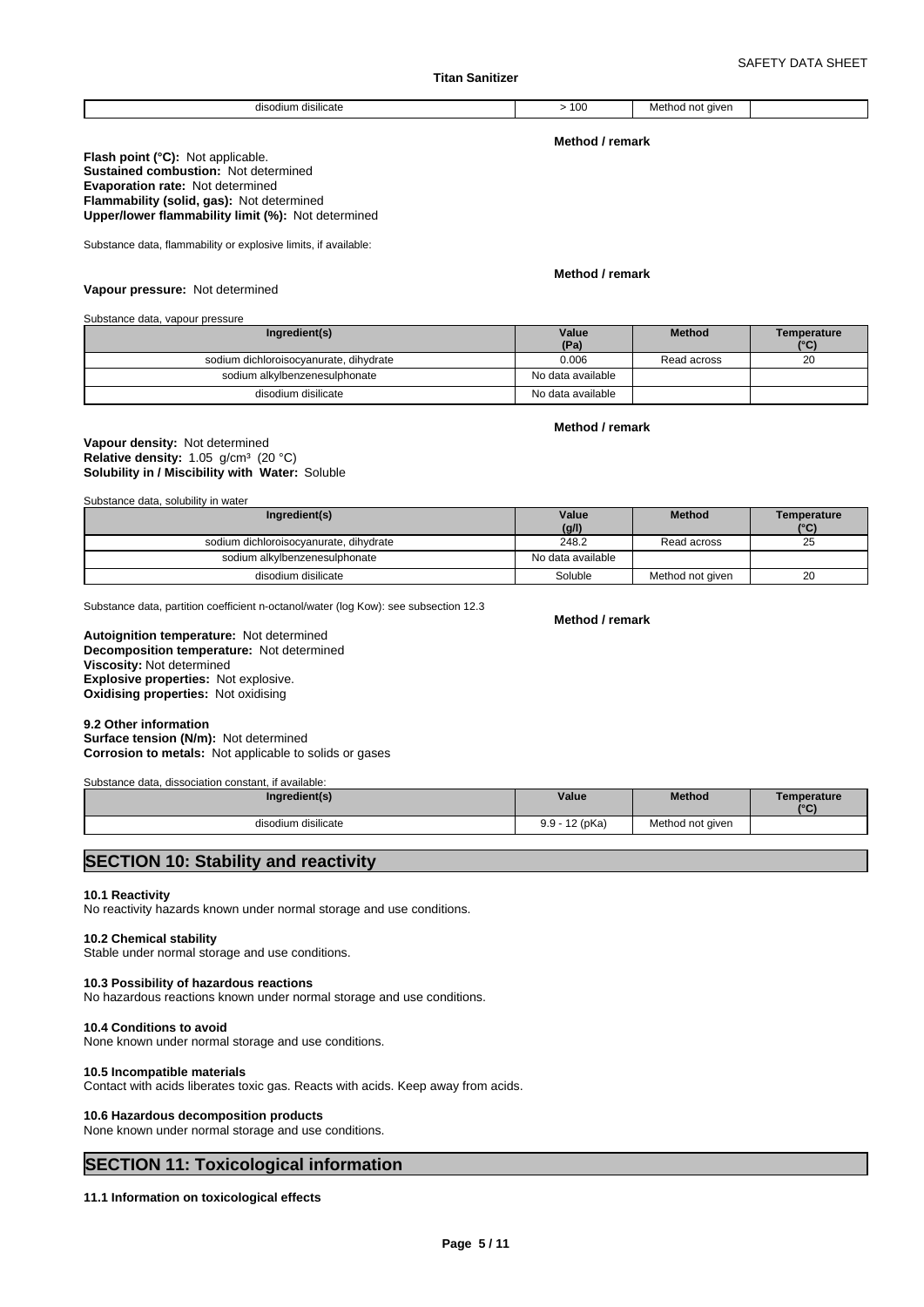Mixture data:

# **Relevant calculated ATE(s):**

ATE - Oral (mg/kg): >2000

**Eye irritation and corrosivity Result:** Eye irritant 2

Substance data, where relevant and available, are listed below.

#### **Acute toxicity** Acute oral toxi

| AVUUT VIII IVAIVIIV                    |           |                      |                |                     |                             |
|----------------------------------------|-----------|----------------------|----------------|---------------------|-----------------------------|
| Ingredient(s)                          | Endpoint  | Value<br>(mg/kg)     | <b>Species</b> | <b>Method</b>       | <b>Exposure</b><br>time (h) |
| sodium dichloroisocyanurate, dihydrate | $LD_{50}$ | 1671                 | Rat            | <b>EPA OPP 81-1</b> |                             |
| sodium alkylbenzenesulphonate          |           | No data<br>available |                |                     |                             |
| disodium disilicate                    | $LD_{50}$ | 3400                 | Rat            | Method not given    |                             |

Acute dermal toxicity

| Ingredient(s)                          | Endpoint  | Value<br>(mg/kg)     | <b>Species</b> | <b>Method</b>       | <b>Exposure</b><br>time (h) |
|----------------------------------------|-----------|----------------------|----------------|---------------------|-----------------------------|
| sodium dichloroisocyanurate, dihydrate | $LD_{50}$ | > 5000               | Rat            | <b>EPA OPP 81-2</b> |                             |
| sodium alkylbenzenesulphonate          |           | No data<br>available |                |                     |                             |
| disodium disilicate                    | ∟D 50     | > 5000               | Rat            | Method not given    |                             |

Acute inhalative toxicity

| Ingredient(s)                          | Endpoint  | Value        | <b>Species</b> | <b>Method</b>      | <b>Exposure</b> |
|----------------------------------------|-----------|--------------|----------------|--------------------|-----------------|
|                                        |           | (mg/l)       |                |                    | time (h)        |
| sodium dichloroisocyanurate, dihydrate | $LC_{50}$ | > 0.27       | Rat            | OECD 403 (EU B.2)  |                 |
| sodium alkylbenzenesulphonate          |           | No data      |                |                    |                 |
|                                        |           | available    |                |                    |                 |
| disodium disilicate                    |           | No mortality | Rat            | Non quideline test |                 |
|                                        |           | observed     |                |                    |                 |

# **Irritation and corrosivity**

# Skin irritation and corrosivity

| Ingredient(s)                          | Result            | <b>Species</b> | <b>Method</b>    | <b>Exposure time</b> |
|----------------------------------------|-------------------|----------------|------------------|----------------------|
| sodium dichloroisocyanurate, dihydrate | Corrosive         | Rabbit         | EPA OPP 81-5     |                      |
| sodium alkylbenzenesulphonate          | No data available |                |                  |                      |
| disodium disilicate                    | Irritant          |                | Method not given |                      |

Eye irritation and corrosivity

| Ingredient(s)                          | Result            | <b>Species</b> | <b>Method</b>    | <b>Exposure time</b> |
|----------------------------------------|-------------------|----------------|------------------|----------------------|
| sodium dichloroisocvanurate, dihydrate | Corrosive         | Rabbit         | EPA OPP 81-4     |                      |
| sodium alkylbenzenesulphonate          | No data available |                |                  |                      |
| disodium disilicate                    | Severe damage     |                | Method not given |                      |

Respiratory tract irritation and corrosivity

| Ingredient(s)                          | Result                             | <b>Species</b> | <b>Method</b>    | <b>Exposure time</b> |
|----------------------------------------|------------------------------------|----------------|------------------|----------------------|
| sodium dichloroisocyanurate, dihydrate | Irritating to                      |                |                  |                      |
|                                        | respiratory tract                  |                |                  |                      |
| sodium alkylbenzenesulphonate          | No data available                  |                |                  |                      |
| disodium disilicate                    | Irritating to<br>respiratory tract |                | Method not given |                      |

**Sensitisation** Sensitisation by skin contact

| <b>CONCRETE IS A CITY CONTROL</b>      |                   |                |                                    |                          |  |  |
|----------------------------------------|-------------------|----------------|------------------------------------|--------------------------|--|--|
| Ingredient(s)                          | Result            | <b>Species</b> | <b>Method</b>                      | Exposure time (h)        |  |  |
| sodium dichloroisocyanurate, dihydrate | Not sensitising   | Guinea pig     | OECD 406 (EU B.6) /<br><b>GPMT</b> |                          |  |  |
| sodium alkylbenzenesulphonate          | No data available |                |                                    |                          |  |  |
| disodium disilicate                    | Not sensitising   |                | Method not given                   | $\overline{\phantom{0}}$ |  |  |

Sensitisation by inhalation

| Ingredient(s)                          | Result            | <b>Species</b> | <b>Method</b> | <b>Exposure time</b> |
|----------------------------------------|-------------------|----------------|---------------|----------------------|
| sodium dichloroisocyanurate, dihydrate | No data available |                |               |                      |
| sodium alkylbenzenesulphonate          | No data available |                |               |                      |
| disodium disilicate                    | No data available |                |               |                      |

# **CMR effects (carcinogenicity, mutagenicity and toxicity for reproduction)**

| Mutagenicity |               |                          |                             |                  |                     |
|--------------|---------------|--------------------------|-----------------------------|------------------|---------------------|
|              | Inaredient(s) | <b>Result (in-vitro)</b> | <b>Method</b><br>(in-vitro) | Result (in-vivo) | Method<br>(in-vivo) |
|              |               | لممتم<br>Page 6/11       |                             |                  |                     |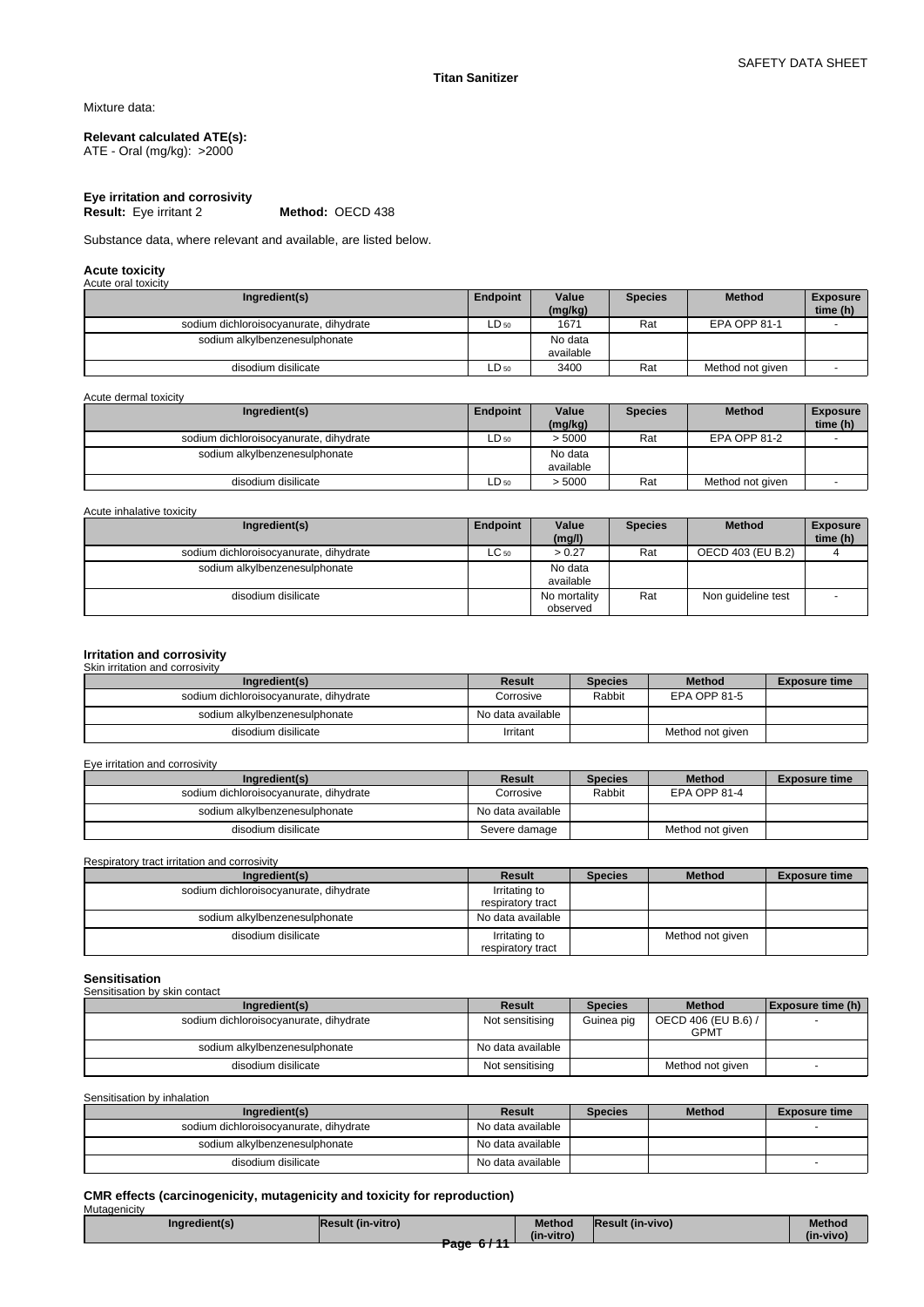# SAFETY DATA SHEET

# **Titan Sanitizer**

| sodium dichloroisocyanurate, dihydrate | No evidence for mutagenicity, negative (OECD 471 (EU No evidence of genotoxicity, negative |         |                   | <b>OECD 475 (EUI</b> |  |
|----------------------------------------|--------------------------------------------------------------------------------------------|---------|-------------------|----------------------|--|
|                                        | test results                                                                               | B.12/13 | test results      | B.11)                |  |
| sodium alkylbenzenesulphonate          | No data available                                                                          |         | No data available |                      |  |
| disodium disilicate                    | No evidence for mutagenicity, negative<br>test results                                     |         | No data available |                      |  |

**Carcinogenicity** 

| Ingredient(s)                          | <b>Effect</b>                                          |
|----------------------------------------|--------------------------------------------------------|
| sodium dichloroisocyanurate, dihydrate | No evidence for carcinogenicity, negative test results |
| sodium alkylbenzenesulphonate          | No data available                                      |
| disodium disilicate                    | No evidence for carcinogenicity, negative test results |

# Toxicity for reproduction

| Ingredient(s)                                | Endpoint     | <b>Specific effect</b> | Value<br>$\left \frac{\text{mg}}{\text{kg}}\right $ (mg/kg bw/d) | <b>Species</b> | <b>Method</b>                   | <b>Exposure</b><br>time | <b>Remarks and other effects</b><br>reported |
|----------------------------------------------|--------------|------------------------|------------------------------------------------------------------|----------------|---------------------------------|-------------------------|----------------------------------------------|
| sodium<br>dichloroisocyanurate,<br>dihvdrate | <b>NOAEL</b> | Developmental toxicity | 190                                                              | Rat            | OECD 416,<br>(EU B.35),<br>oral |                         |                                              |
| sodium<br>alkylbenzenesulphonat              |              |                        | No data<br>available                                             |                |                                 |                         |                                              |
| disodium disilicate                          |              |                        | No data<br>available                                             |                |                                 |                         | No evidence for reproductive<br>toxicity     |

# **Repeated dose toxicity** Sub-acute or sub-chronic oral toxicity

| <u>UUD QUULU UI JUD UIIIUIIIU UIUI IUXIUIIV</u> |              |                      |                |                     |                    |                                                 |
|-------------------------------------------------|--------------|----------------------|----------------|---------------------|--------------------|-------------------------------------------------|
| Ingredient(s)                                   | Endpoint     | Value                | <b>Species</b> | <b>Method</b>       |                    | <b>Exposure   Specific effects and organs  </b> |
|                                                 |              | (mg/kg bw/d)         |                |                     | $ time$ (days) $ $ | affected                                        |
| sodium dichloroisocyanurate, dihydrate          | <b>NOAEL</b> | 115                  | Rat            | Method not<br>qiven | 28                 |                                                 |
| sodium alkylbenzenesulphonate                   |              | No data<br>available |                |                     |                    |                                                 |
| disodium disilicate                             | <b>NOAEL</b> | >159                 | Rat            | Method not<br>given | 180                | No effects observed                             |

#### Sub-chronic dermal toxicity

| Ingredient(s)                          | Endpoint | Value        | <b>Species</b> | <b>Method</b> |                    | Exposure Specific effects and organs |
|----------------------------------------|----------|--------------|----------------|---------------|--------------------|--------------------------------------|
|                                        |          | (mg/kg bw/d) |                |               | $ time$ (days) $ $ | affected                             |
| sodium dichloroisocyanurate, dihydrate |          | No data      |                |               |                    |                                      |
|                                        |          | available    |                |               |                    |                                      |
| sodium alkylbenzenesulphonate          |          | No data      |                |               |                    |                                      |
|                                        |          | available    |                |               |                    |                                      |
| disodium disilicate                    |          | No data      |                |               |                    |                                      |
|                                        |          | available    |                |               |                    |                                      |

#### Sub-chronic inhalation toxicity

| Ingredient(s)                          | Endpoint     | Value        | <b>Species</b> | <b>Method</b> |             | <b>Exposure   Specific effects and organs  </b><br>affected |
|----------------------------------------|--------------|--------------|----------------|---------------|-------------|-------------------------------------------------------------|
|                                        |              | (mg/kg bw/d) |                |               | time (days) |                                                             |
| sodium dichloroisocyanurate, dihydrate | <b>NOAEL</b> | > 31         | Rat            | Method not    | 28          |                                                             |
|                                        |              |              |                | given         |             |                                                             |
|                                        |              |              |                |               |             |                                                             |
| sodium alkylbenzenesulphonate          |              | No data      |                |               |             |                                                             |
|                                        |              | available    |                |               |             |                                                             |
| disodium disilicate                    |              | No data      |                |               |             |                                                             |
|                                        |              | available    |                |               |             |                                                             |

Chronic toxicity

| Ingredient(s)                                | <b>Exposure</b><br>route | <b>Endpoint</b> | Value<br>$\lfloor (mq/kg) \cdot (md) \rfloor$ | <b>Species</b> | <b>Method</b> | <b>Exposure</b><br>time | Specific effects and<br>organs affected | <b>Remark</b> |
|----------------------------------------------|--------------------------|-----------------|-----------------------------------------------|----------------|---------------|-------------------------|-----------------------------------------|---------------|
| sodium<br>dichloroisocyanurate,<br>dihydrate | Oral                     | <b>NOAEL</b>    | 1523                                          | Mouse          | (EU B.33)     | OECD 453 $ 24$ month(s) |                                         |               |
| sodium<br>alkylbenzenesulphonat              |                          |                 | No data<br>available                          |                |               |                         |                                         |               |
| disodium disilicate                          |                          |                 | No data<br>available                          |                |               |                         |                                         |               |

#### STOT-single exposure

| Ingredient(s)                          | Affected organ(s) |
|----------------------------------------|-------------------|
| sodium dichloroisocyanurate, dihydrate | No data available |
| sodium alkylbenzenesulphonate          | No data available |
| disodium disilicate                    | No data available |

STOT-repeated exposure

| Ingredient(s)                          | Affected organ(s) |
|----------------------------------------|-------------------|
| sodium dichloroisocyanurate, dihydrate | No data available |
| sodium alkylbenzenesulphonate          | No data available |
| disodium disilicate                    | Not applicable    |

**Aspiration hazard**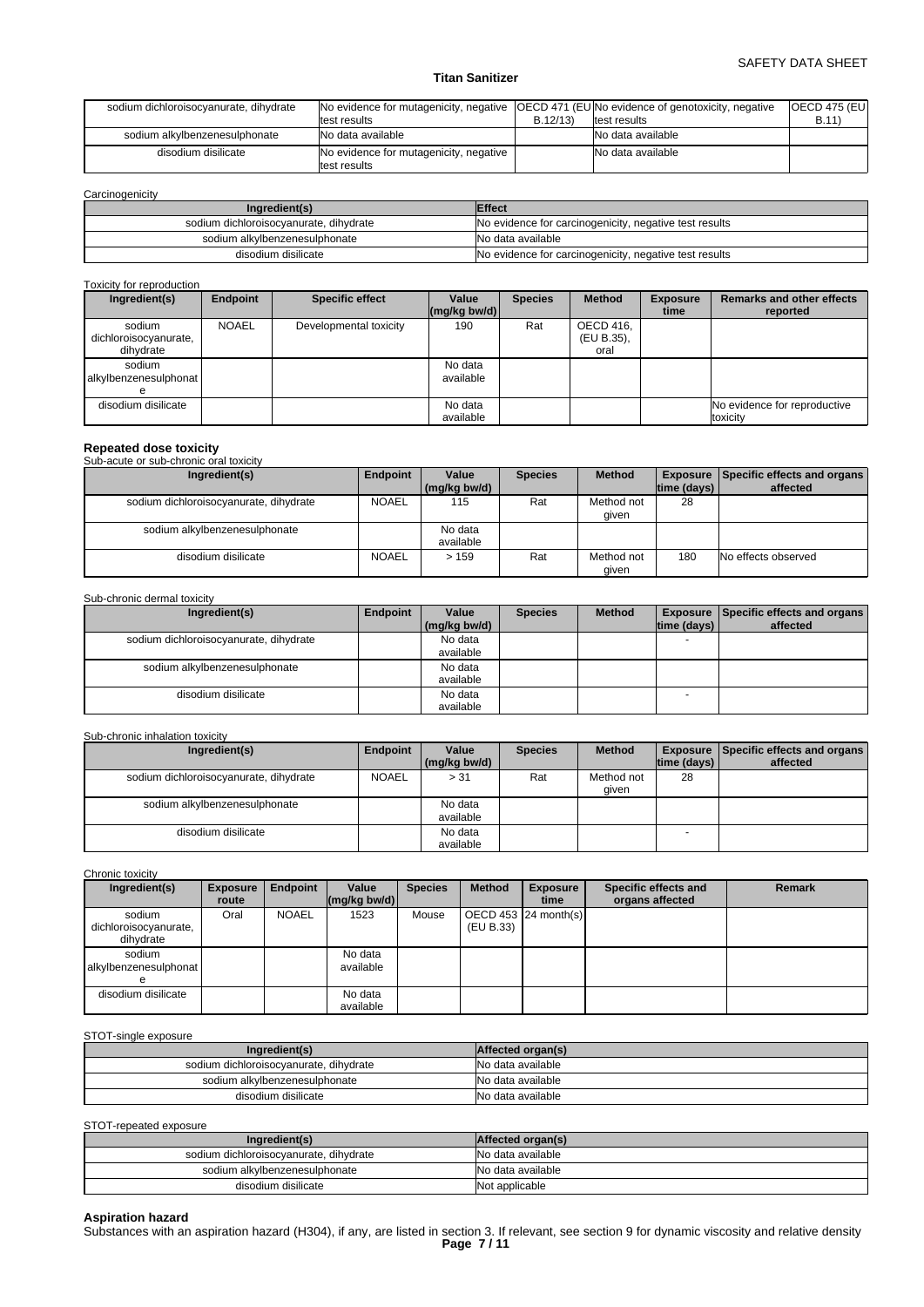of the product.

# **Potential adverse health effects and symptoms**

Effects and symptoms related to the product, if any, are listed in subsection 4.2.

# **SECTION 12: Ecological information**

# **12.1 Toxicity**

No data is available on the mixture.

Substance data, where relevant and available, are listed below

# **Aquatic short-term toxicity**

| Aquatic short-term toxicity - fish     |           |                      |                        |                  |                             |
|----------------------------------------|-----------|----------------------|------------------------|------------------|-----------------------------|
| Ingredient(s)                          | Endpoint  | Value<br>(mg/l)      | <b>Species</b>         | <b>Method</b>    | <b>Exposure</b><br>time (h) |
| sodium dichloroisocyanurate, dihydrate | $LC_{50}$ | 0.23                 | Lepomis<br>macrochirus | Method not given | 96                          |
| sodium alkylbenzenesulphonate          |           | No data<br>available |                        |                  |                             |
| disodium disilicate                    | $LC_{50}$ | $260 - 310$          | Oncorhynchus<br>mykiss | Method not given | 96                          |

Aquatic short-term toxicity - crustacea

| Ingredient(s)                          | Endpoint | Value     | <b>Species</b> | <b>Method</b>     | <b>Exposure</b> |
|----------------------------------------|----------|-----------|----------------|-------------------|-----------------|
|                                        |          | (mg/l)    |                |                   | time (h)        |
| sodium dichloroisocyanurate, dihydrate | EC 50    | 0.17      | Daphnia        | ASTM draft method | 48              |
|                                        |          |           | magna Straus   |                   |                 |
| sodium alkylbenzenesulphonate          |          | No data   |                |                   |                 |
|                                        |          | available |                |                   |                 |
| disodium disilicate                    | EC 50    | 1700      | Daphnia        | Method not given  | 48              |
|                                        |          |           | magna Straus   |                   |                 |

Aquatic short-term toxicity - algae

| Ingredient(s)                          | Endpoint | Value<br>(mg/l)      | <b>Species</b>             | <b>Method</b>      | <b>Exposure</b><br>time (h) |
|----------------------------------------|----------|----------------------|----------------------------|--------------------|-----------------------------|
| sodium dichloroisocyanurate, dihydrate | EC 50    | < 0.5                | Scenedesmus I<br>obliguus  | Non guideline test |                             |
| sodium alkylbenzenesulphonate          |          | No data<br>available |                            |                    |                             |
| disodium disilicate                    | EC 50    | 207                  | Desmodesmus<br>subspicatus | Method not given   | 72                          |

| Aquatic short-term toxicity - marine species |          |                      |                |               |                                |
|----------------------------------------------|----------|----------------------|----------------|---------------|--------------------------------|
| Ingredient(s)                                | Endpoint | Value<br>(mg/l)      | <b>Species</b> | <b>Method</b> | <b>Exposure</b><br>time (days) |
| sodium dichloroisocyanurate, dihydrate       |          | No data<br>available |                |               |                                |
| sodium alkylbenzenesulphonate                |          | No data<br>available |                |               |                                |
| disodium disilicate                          |          | No data<br>available |                |               |                                |

# Impact on sewage plants - toxicity to bacteria

| Ingredient(s)                          | Endpoint | Value<br>(mg/l) | <b>Inoculum</b> | <b>Method</b> | <b>Exposure</b><br>time |
|----------------------------------------|----------|-----------------|-----------------|---------------|-------------------------|
| sodium dichloroisocyanurate, dihydrate |          | No data         |                 |               |                         |
|                                        |          | available       |                 |               |                         |
| sodium alkylbenzenesulphonate          |          | No data         |                 |               |                         |
|                                        |          | available       |                 |               |                         |
| disodium disilicate                    |          | No data         |                 |               |                         |
|                                        |          | available       |                 |               |                         |

#### **Aquatic long-term toxicity** Aquatic long-term toxicity - fish

| Ingredient(s)                          | Endpoint    | Value<br>(mg/l)      | <b>Species</b>         | <b>Method</b>       | <b>Exposure</b><br>time | <b>Effects observed</b> |
|----------------------------------------|-------------|----------------------|------------------------|---------------------|-------------------------|-------------------------|
| sodium dichloroisocyanurate, dihydrate | <b>NOEC</b> | 1000                 | Oncorhynchus<br>mvkiss | OECD 215            | $28 \text{ day}(s)$     |                         |
| sodium alkylbenzenesulphonate          |             | No data<br>available |                        |                     |                         |                         |
| disodium disilicate                    | <b>NOEC</b> | 348                  | Brachvdanio<br>rerio   | Method not<br>aiven | 96 hour(s)              |                         |

Aquatic long-term toxicity - crustacea

| Endpoint    | Value<br>(mg/l) | <b>Species</b> | <b>Method</b>       | <b>Exposure</b><br>time | <b>Effects observed</b> |
|-------------|-----------------|----------------|---------------------|-------------------------|-------------------------|
| <b>NOEC</b> | 160             | Daphnia        | OECD <sub>211</sub> | 21 day(s)               |                         |
|             |                 | maana          |                     |                         |                         |
|             | No data         |                |                     |                         |                         |
|             |                 |                | $P_{200}$ $R_{144}$ |                         |                         |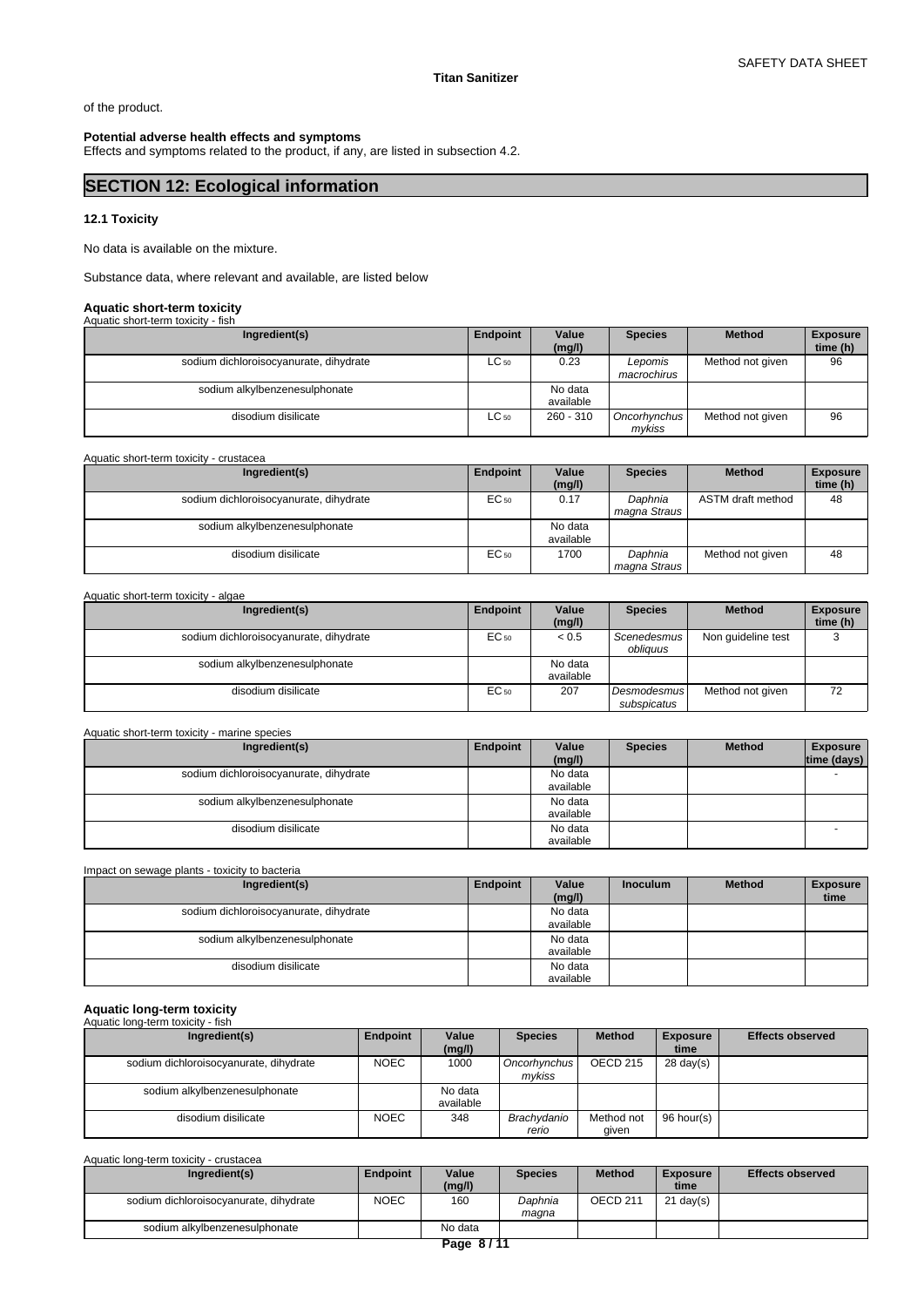|                        | available            |  |  |
|------------------------|----------------------|--|--|
| disilicate<br>disodium | No data<br>available |  |  |

# Aquatic toxicity to other aquatic benthic organisms, including sediment-dwelling organisms, if available:

| Ingredient(s)                          | Endpoint | Value<br>(mg/kg dw<br>sediment) | <b>Species</b> | <b>Method</b> | <b>Exposure</b><br> time (days) | <b>Effects observed</b> |
|----------------------------------------|----------|---------------------------------|----------------|---------------|---------------------------------|-------------------------|
| sodium dichloroisocyanurate, dihydrate |          | No data<br>available            |                |               |                                 |                         |
| sodium alkylbenzenesulphonate          |          | No data<br>available            |                |               |                                 |                         |
| disodium disilicate                    |          | No data<br>available            |                |               |                                 |                         |

**Terrestrial toxicity** Terrestrial toxicity - soil invertebrates, including earthworms, if available:

| Ingredient(s)                          | Endpoint    | Value<br>(mg/kg dw<br>soil) | <b>Species</b> | <b>Method</b>   | <b>Exposure</b><br>$ time$ (days) $ $ | <b>Effects observed</b> |
|----------------------------------------|-------------|-----------------------------|----------------|-----------------|---------------------------------------|-------------------------|
| sodium dichloroisocyanurate, dihydrate | <b>NOEC</b> | 1000                        | Eisenia fetida | <b>OECD 207</b> | 14                                    |                         |
| disodium disilicate                    |             | No data<br>available        |                |                 |                                       |                         |

## Terrestrial toxicity - plants, if available:

| Ingredient(s)                          | Endpoint | Value     | <b>Species</b> | <b>Method</b> | <b>Exposure</b>          | <b>Effects observed</b> |
|----------------------------------------|----------|-----------|----------------|---------------|--------------------------|-------------------------|
|                                        |          | (mg/kg dw |                |               | $ time$ (days) $ $       |                         |
|                                        |          | soil)     |                |               |                          |                         |
| sodium dichloroisocyanurate, dihydrate |          | No data   |                |               | $\overline{\phantom{a}}$ |                         |
|                                        |          | available |                |               |                          |                         |
| disodium disilicate                    |          | No data   |                |               | $\overline{\phantom{0}}$ |                         |
|                                        |          | available |                |               |                          |                         |

#### Terrestrial toxicity - birds, if available:

| Ingredient(s)                          | Endpoint | Value                | <b>Species</b> | <b>Method</b> | <b>Exposure</b><br>time (days) | <b>Effects observed</b> |
|----------------------------------------|----------|----------------------|----------------|---------------|--------------------------------|-------------------------|
| sodium dichloroisocyanurate, dihydrate |          | No data<br>available |                |               | . .                            |                         |
| disodium disilicate                    |          | No data<br>available |                |               | $\overline{\phantom{a}}$       |                         |

#### Terrestrial toxicity - beneficial insects, if available:

| Ingredient(s)                          | Endpoint | Value<br>(mg/kg dw<br>soil) | <b>Species</b> | <b>Method</b> | <b>Exposure</b><br>$ time$ (days) $ $ | <b>Effects observed</b> |
|----------------------------------------|----------|-----------------------------|----------------|---------------|---------------------------------------|-------------------------|
| sodium dichloroisocyanurate, dihydrate |          | No data                     |                |               | $\overline{\phantom{a}}$              |                         |
|                                        |          | available                   |                |               |                                       |                         |
| disodium disilicate                    |          | No data                     |                |               | $\overline{\phantom{a}}$              |                         |
|                                        |          | available                   |                |               |                                       |                         |

#### Terrestrial toxicity - soil bacteria, if available:

| Ingredient(s)                          | Endpoint | Value              | <b>Species</b> | <b>Method</b> | <b>Exposure</b>          | <b>Effects observed</b> |
|----------------------------------------|----------|--------------------|----------------|---------------|--------------------------|-------------------------|
|                                        |          | (mg/kg dw<br>soil) |                |               | time (days)              |                         |
|                                        |          |                    |                |               |                          |                         |
| sodium dichloroisocyanurate, dihydrate |          | No data            |                |               | $\overline{\phantom{a}}$ |                         |
|                                        |          | available          |                |               |                          |                         |
| disodium disilicate                    |          | No data            |                |               |                          |                         |
|                                        |          | available          |                |               |                          |                         |

# **12.2 Persistence and degradability**

#### **Abiotic degradation**

Abiotic degradation - photodegradation in air, if available:

Abiotic degradation - hydrolysis, if available:

Abiotic degradation - other processes, if available:

## **Biodegradation**

Ready biodegradability - aerobic conditions

| Ingredient(s)                          | <b>Inoculum</b> | Analytical<br>method | $DT_{50}$                          | <b>Method</b> | <b>Evaluation</b>                       |
|----------------------------------------|-----------------|----------------------|------------------------------------|---------------|-----------------------------------------|
| sodium dichloroisocyanurate, dihydrate |                 |                      | Oxygen depletion 2 % in 28d day(s) | OECD 301D     | Not readily biodegradable.              |
| sodium alkylbenzenesulphonate          |                 |                      |                                    |               | No data available                       |
| disodium disilicate                    |                 |                      |                                    |               | Not applicable (inorganic<br>substance) |

Ready biodegradability - anaerobic and marine conditions, if available:

Degradation in relevant environmental compartments, if available:

The surfactant(s) contained in this preparation complies(comply) with the biodegradability criteria as laid down in Regulation (EC) No.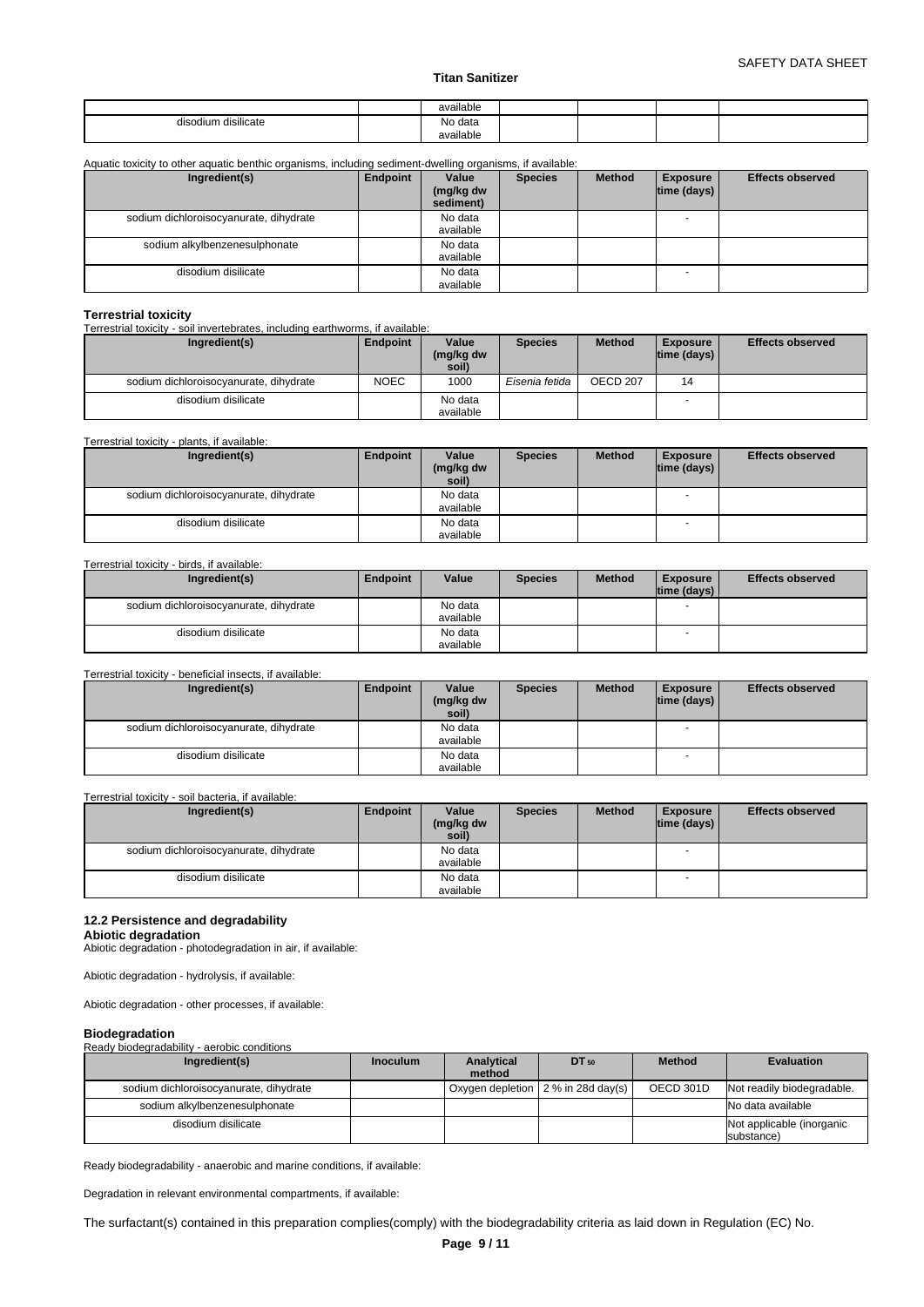648/2004 on detergents. Data to support this assertion are held at the disposal of the competent authorities of the Member States and will be made available to them, at their direct request or at the request of a detergent manufacturer.

# **12.3 Bioaccumulative potential**

| Partition coefficient n-octanol/water (log Kow) |                                        |                   |                  |                                   |        |  |
|-------------------------------------------------|----------------------------------------|-------------------|------------------|-----------------------------------|--------|--|
|                                                 | Ingredient(s)                          | Value             | <b>Method</b>    | <b>Evaluation</b>                 | Remark |  |
|                                                 | sodium dichloroisocvanurate, dihydrate | $-0.0056$         | Method not given | No bioaccumulation expected       |        |  |
|                                                 | sodium alkylbenzenesulphonate          | No data available |                  |                                   |        |  |
|                                                 | disodium disilicate                    | No data available |                  | Low potential for bioaccumulation |        |  |

#### Bioconcentration factor (BCF)

| Ingredient(s)                                | Value             | <b>Species</b> | <b>Method</b> | <b>Evaluation</b> | <b>Remark</b> |
|----------------------------------------------|-------------------|----------------|---------------|-------------------|---------------|
| sodium<br>dichloroisocyanurate,<br>dihydrate | No data available |                |               |                   |               |
| sodium<br>alkylbenzenesulphonat              | No data available |                |               |                   |               |
| disodium disilicate                          | No data available |                |               |                   |               |

## **12.4 Mobility in soil**

Adsorption/Desorption to soil or sediment

| Ingredient(s)                          | Adsorption<br>coefficient<br>Log Koc | <b>Desorption</b><br>coefficient<br>Log Koc(des) | <b>Method</b> | Soil/sediment<br>type | <b>Evaluation</b> |
|----------------------------------------|--------------------------------------|--------------------------------------------------|---------------|-----------------------|-------------------|
| sodium dichloroisocyanurate, dihydrate | I No data available I                |                                                  |               |                       |                   |
| sodium alkylbenzenesulphonate          | No data available                    |                                                  |               |                       |                   |
| disodium disilicate                    | No data available                    |                                                  |               |                       |                   |

# **12.5 Results of PBT and vPvB assessment**

Substances that fulfill the criteria for PBT/vPvB, if any, are listed in section 3.

## **12.6 Other adverse effects**

No other adverse effects known.

# **SECTION 13: Disposal considerations**

#### **13.1 Waste treatment methods Waste from residues / unused products:** The concentrated contents or contaminated packaging should be disposed of by a certified handler or according to the site permit. Release of waste to sewers is discouraged. The cleaned packaging material is suitable for energy recovery or recycling in line with local legislation. **European Waste Catalogue:** 20 01 29\* - detergents containing dangerous substances. **Empty packaging Recommendation:** Dispose of observing national or local regulations.

# **SECTION 14: Transport information**



**ADR, RID, ADN, IMO/IMDG, ICAO/IATA** 

- **14.1 UN number:** 3077
- **14.2 UN proper shipping name:**

Environmentally hazardous substance, solid, n.o.s. ( sodium dichloroisocyanurate dihydrate )

- **14.3 Transport hazard class(es):**
	- **Class:** 9
	- **Label(s):** 9
- **14.4 Packing group:** III
- **14.5 Environmental hazards: Environmentally hazardous:** Yes
	- **Marine pollutant:** Yes
- **14.6 Special precautions for user:**

**14.7 Transport in bulk according to Annex II of MARPOL 73/78 and the IBC Code:** The product is not transported in bulk tankers.

**Other relevant information: ADR Classification code:** M7

**Tunnel restriction code:** E